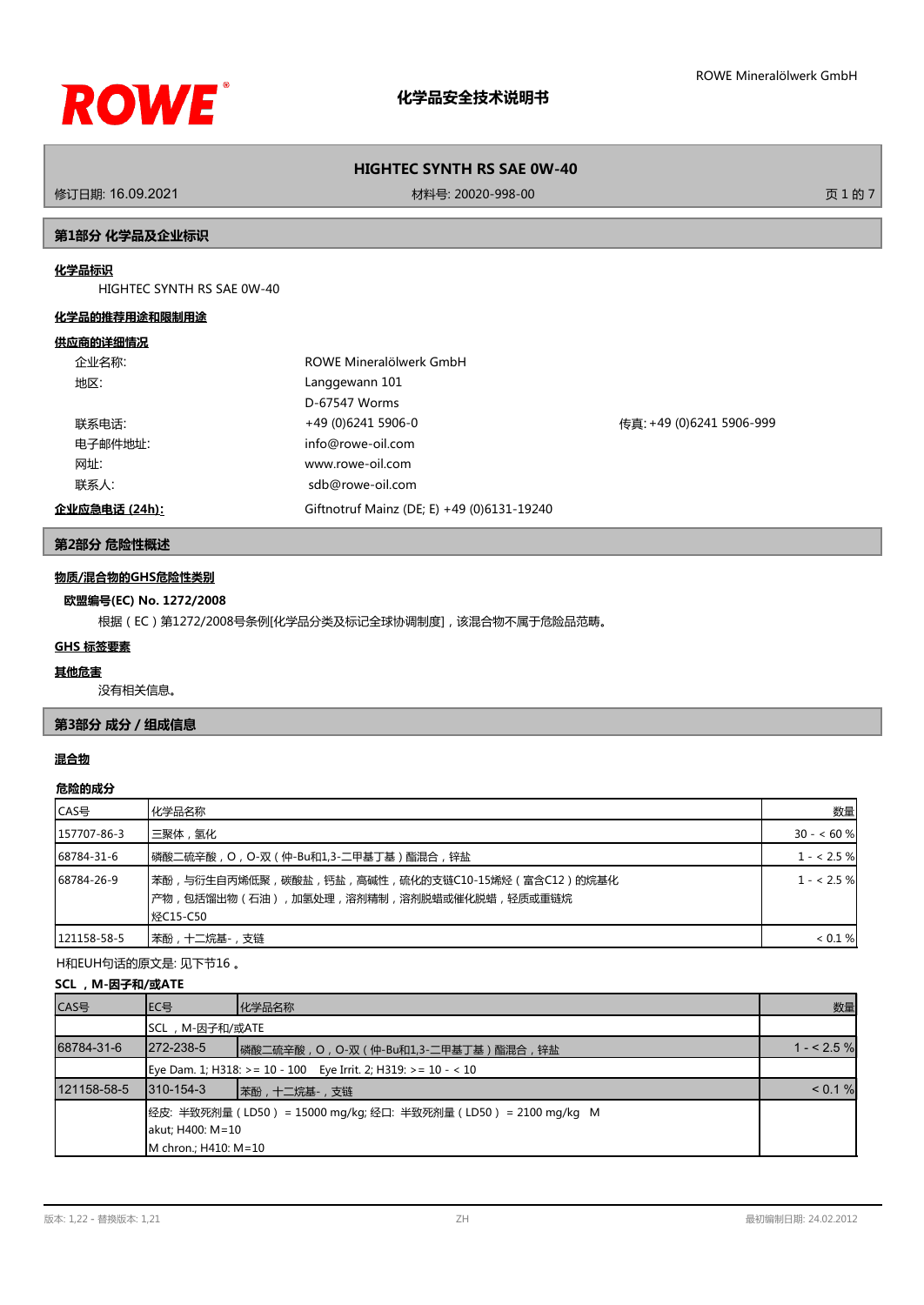修订日期: 16.09.2021 材料号: 20020-998-00 页 2 的 7

# **第4部分 急救措施**

# **有关急救措施的描述**

#### **若吸入**

提供新鲜空气。

#### **若皮肤接触**

用很多水清洗。 脱掉沾染的衣服,清洗后方可重新使用。

#### **若眼睛接触**

立刻小心且彻底的用洗眼设备或用水冲洗眼睛。

**若食入**

立刻漱口,喝1杯水。

# **最重要的症状和健康影响**

没有相关信息。

### **对医生的特别提示**

症状处理。

### **第5部分 消防措施**

### **灭火介质**

### **适合的灭火剂**

依照周边环境决定防火措施。

#### **特别危险性**

不易燃 。

### **消防人员的特殊保护设备和防范措施**

火灾时: 使用不受周围空气影响的呼吸防护器。

### **其他资料**

分开收集受污染的灭火水。切勿使其流入排水管道或地表水域。

**第6部分 泄漏应急处理**

### **作业人员防护措施、防护装备和应急处置程序**

**一般提示**

使用个人防护装备

# **环境保护措施**

勿使之进入地下水或水域。

#### **泄漏化学品的收容、清除方法及所使用的处置材料**

# **清洗**

用会吸收液体的材料(沙、硅藻土、酸粘合剂、通用粘合剂)吸取。 取出的材料根据清除那一章处理。

# **参照其他章节**

安全处理: 见 段 7 个人防护装备: 见 段 8 垃圾处理: 见 段 13

### **第7部分 操作处置与储存**

### **操作注意事项**

不需要特别的预防措施。 **关于安全操作的提示**

不需要特别的防火措施。 **关于防火、防爆的提示**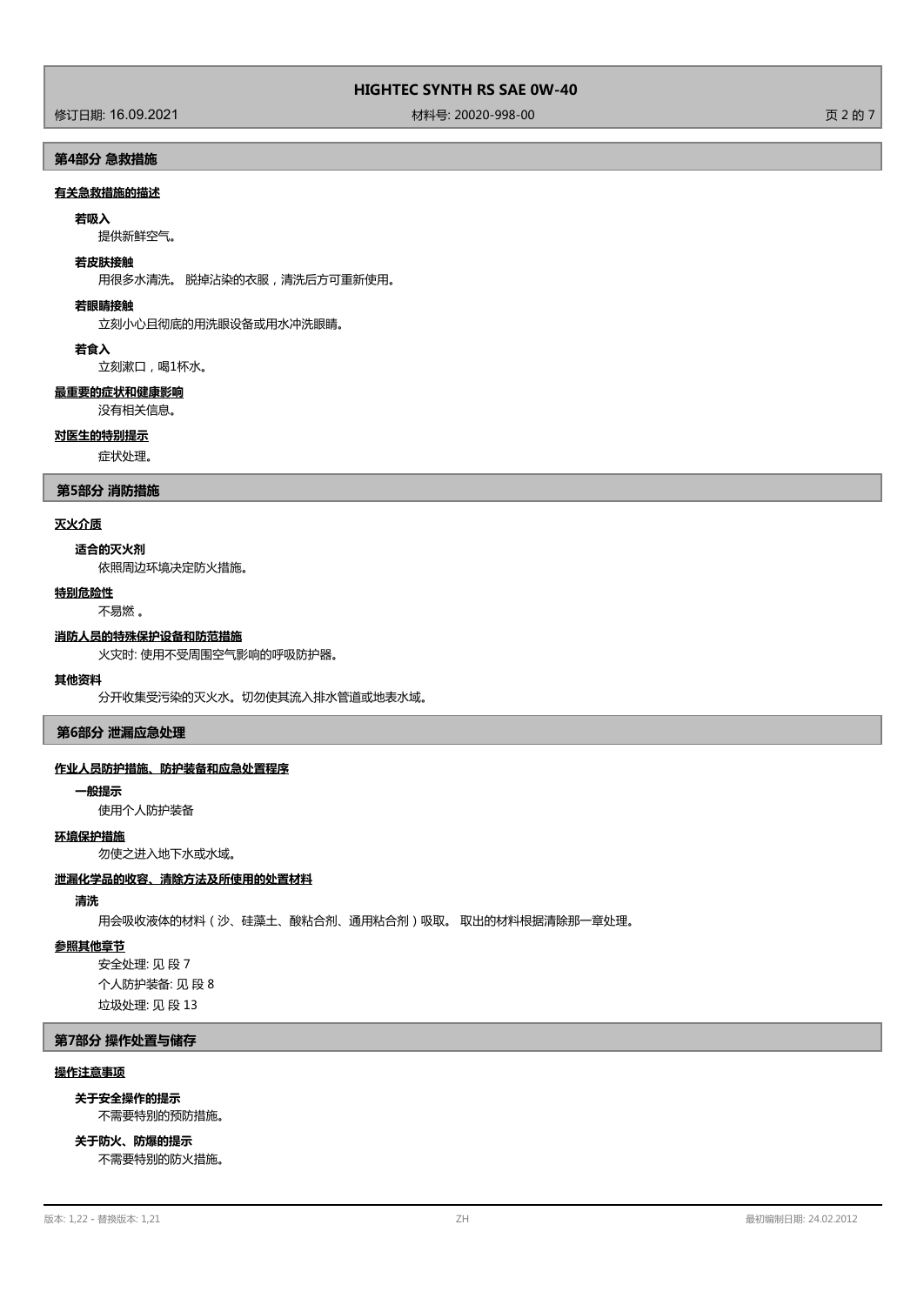修订日期: 16.09.2021 材料号: 20020-998-00 页 3 的 7

### **针对一般职业卫生保健的提示**

脱掉沾染的衣服。 休息前和工作结束时请洗手。 在工作场所不饮食、不抽烟、不擤鼻涕。

### **安全储存的条件,包括任何不兼容性**

**对存放空间和容器的要求**

#### 容器密封好。

**共同存放的提示**

不需要特别的预防措施。

# **第8部分 接触控制和个体防护**

# **控制参数**

**工程控制方法**

# **保护和卫生措施**

### **眼部/面部防护**

戴防护眼罩/戴防护面具。

#### **手部防护**

处理化学工作材料时,只能戴带有CE认证标记含四位数检验号码的化学防护手套。 挑选抗化学药品的防护手套 时,必须视工作场所特性而定的危险物质浓度和数量而定。 最好向手套制造厂家询问清楚以上所提特殊用途的 手套之化学药品抵抗性。

### **皮肤和身体防护**

防护服的使用。

### **呼吸防护**

在通风不足的情况下 戴呼吸防护装置。

# **第9部分 理化特性**

# **基本物理和化学性质信息**

| 聚合状态:                 |     |               |                      |
|-----------------------|-----|---------------|----------------------|
| 颜色:                   | 浅棕色 |               |                      |
| 气味:                   | 特征性 |               |                      |
|                       |     |               | 测试标准                 |
| 物理状态变化                |     |               |                      |
| 熔点/凝固点:               |     | 没有界定          |                      |
| 沸点或初始沸点和沸腾范围:         |     | 没有界定          |                      |
| 倾点:                   |     | $\sim$ -39 °C |                      |
| 闪点:                   |     |               | >200 °C DIN ISO 2592 |
| 易燃性                   |     |               |                      |
| 固体的/液体的:              |     | 不适用           |                      |
| 气体:                   |     | 不适用           |                      |
| 爆炸性特性<br>本产品不:有爆炸危险的。 |     |               |                      |
|                       |     |               |                      |
| 爆炸下限:<br>爆炸上限:        |     | 没有界定<br>没有界定  |                      |
|                       |     |               |                      |
| 自燃温度:                 |     | 没有界定          |                      |
| 分解温度:                 |     | 没有界定          |                      |
| 助燃特性                  |     |               |                      |
| 本产品不: 助燃的。            |     |               |                      |
| pH值:                  |     |               | 不适用 DIN 51369        |
|                       |     |               |                      |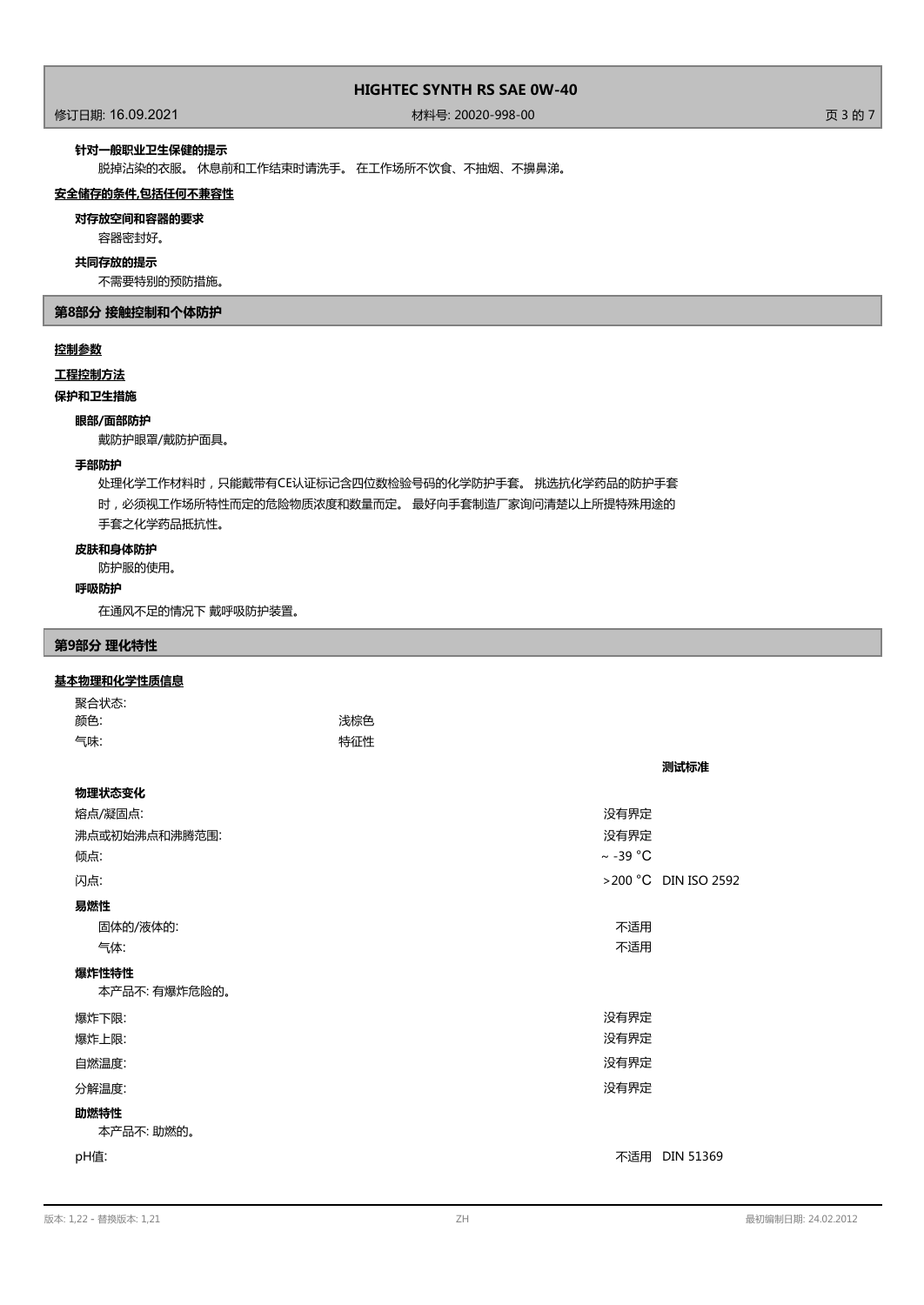|                     | <b>HIGHTEC SYNTH RS SAE 0W-40</b>        |         |
|---------------------|------------------------------------------|---------|
| 修订日期: 16.09.2021    | 材料号: 20020-998-00                        | 页 4 的 7 |
| 运动粘度:<br>(在 100 °C) | $\sim$ 14,2 mm <sup>2</sup> /s DIN 51562 |         |
| 水溶性:<br>(在 20 °C)   | 事实上不可溶                                   |         |
| 在其它溶剂中的溶解度<br>没有界定  |                                          |         |
| 正辛醇-水分配系数:          | 没有界定                                     |         |
| 蒸汽压力:<br>(在 20 °C)  | <0,1 hPa 计算.                             |         |
| 相对密度 (在 15 °C):     | ~ $0,849$ g/cm <sup>3</sup> DIN 51757    |         |
| 相对蒸汽密度:             | 没有界定                                     |         |
| 其他资料或数据             |                                          |         |
| 其他安全特性              |                                          |         |
| 溶剂分离测试:             | 没有数据可使用                                  |         |
| 溶剂含量:               | 没有/没有溶剂                                  |         |
| 固体:                 | 没有界定                                     |         |
| 蒸发速率:               | 没有界定                                     |         |
| 其他资料                |                                          |         |

没有/没有

# **第10部分 稳定性和反应性**

# **反应性**

当按规定处理和存储时无有害反应。

# **稳定性**

该产品在正常室温存储时是稳定。

# **危险反应**

无已知的危险反应。

# **避免接触的条件**

没有/没有

# **禁配物**

没有相关信息。

# **危险的分解产物**

无已知的危险分解产物。

# **第11部分 毒理学信息**

# **急性毒性**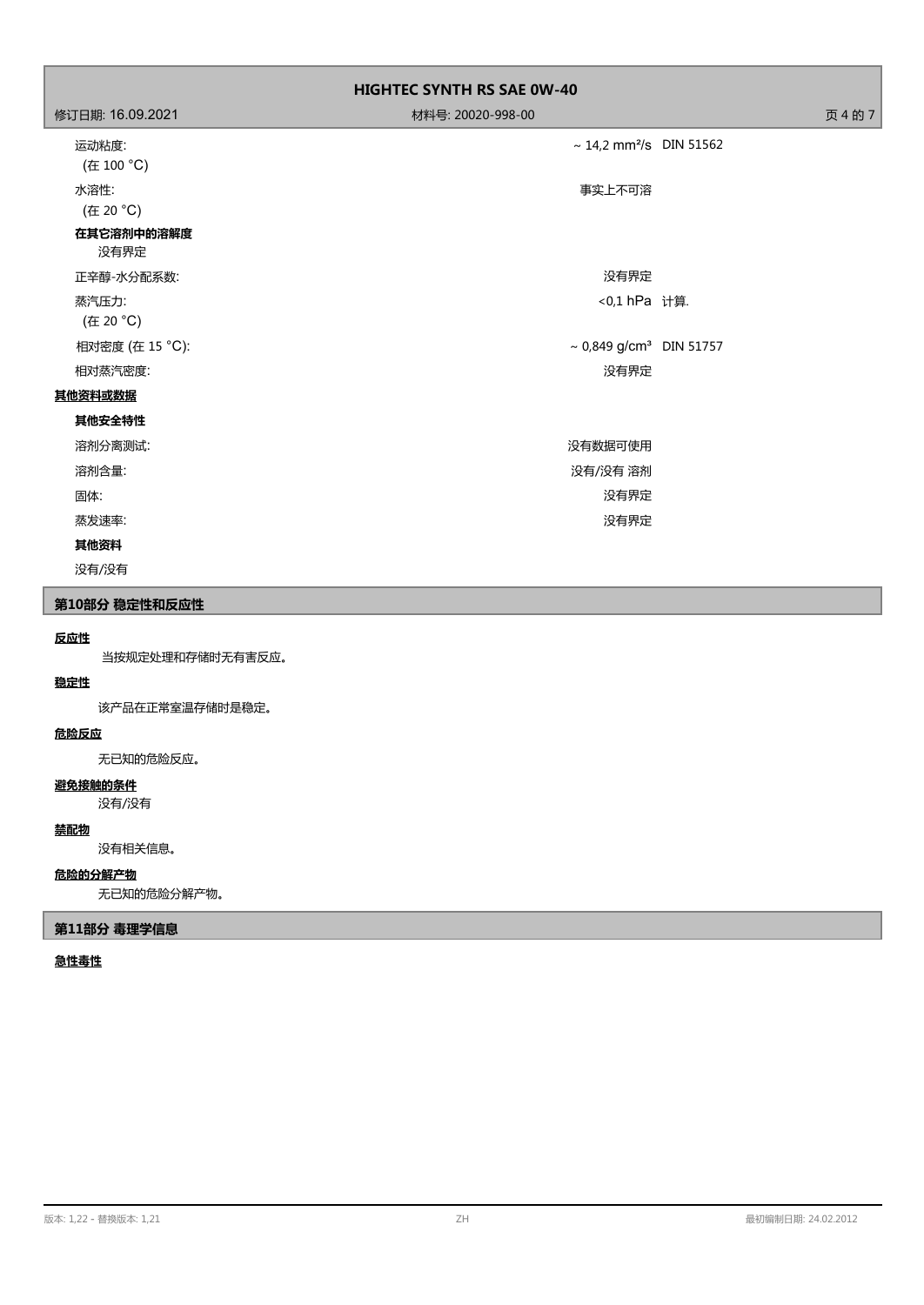修订日期: 16.09.2021 材料号: 20020-998-00 页 5 的 7

### **急性毒性**

| CAS号            | 化学品名称       |                                |    |    |    |
|-----------------|-------------|--------------------------------|----|----|----|
|                 | 曝光途径        | 剂量                             | 种类 | 来源 | 方法 |
| 121158-58-<br>5 | 苯酚,十二烷基-,支链 |                                |    |    |    |
|                 | 口服          | 半致死剂量 (LD50)<br>2100<br>mg/kg  | 大鼠 |    |    |
|                 | 皮肤吸收        | 半致死剂量 (LD50)<br>15000<br>mg/kg | 兔子 |    |    |

### **其他资料**

根据(EC)第1272/2008号条例[化学品分类及标记全球协调制度],该混合物不属于危险品范畴。

### **第12部分 生态学信息**

#### **生态毒性**

本产品不: 生态毒性。

# **持久性和降解性**

本产品未经检验。

# **生物富集或生物积累性**

本产品未经检验。

### **辛醇/水分配系数**

| CAS号        | 化学品名称                                                                          | -00<br>Pow<br>$\sim$<br>$\sim$ |
|-------------|--------------------------------------------------------------------------------|--------------------------------|
| 121158-58-5 | 支链<br>1 <del>++</del> + ^<br>$-1$<br>本酚<br>.<br>兀坐<br>$\overline{\phantom{a}}$ | - -<br>ـ ، ،                   |

## **土壤中的迁移性**

本产品未经检验。

# **其他有害作用**

没有相关信息。

#### **其他资料**

避免释放到环境中。

# **第13部分 废弃处置**

# **废弃物处置方法**

## **建议**

勿使之进入地下水或水域。 根据官署的规定处理废物。

### **受污染的容器和包装的处置方法**

用很多水清洗。 完全清空的包装材料可以回收再利用。

# **第14部分 运输信息**

| 正确的货品名称: | 根据运输法规,未被分类为危险品。 |
|----------|------------------|
|          |                  |

# **海运 (IMDG)**

 $\underline{\text{UN}} = \underline{\text{UN}} = \underline{\text{UN}} = \underline{\text{M}}$ 

<mark>联合国运输名称:</mark> 网络卡尔卡尔卡尔卡尔卡尔卡尔卡尔卡尔特尔夫 机接触式机构 机转移力后险品。

**联合国危险性分类:** 根据运输法规,未被分类为危险品。

**包装类别:** 根据运输法规,未被分类为危险品。

**空运 (ICAO-TI/IATA-DGR)**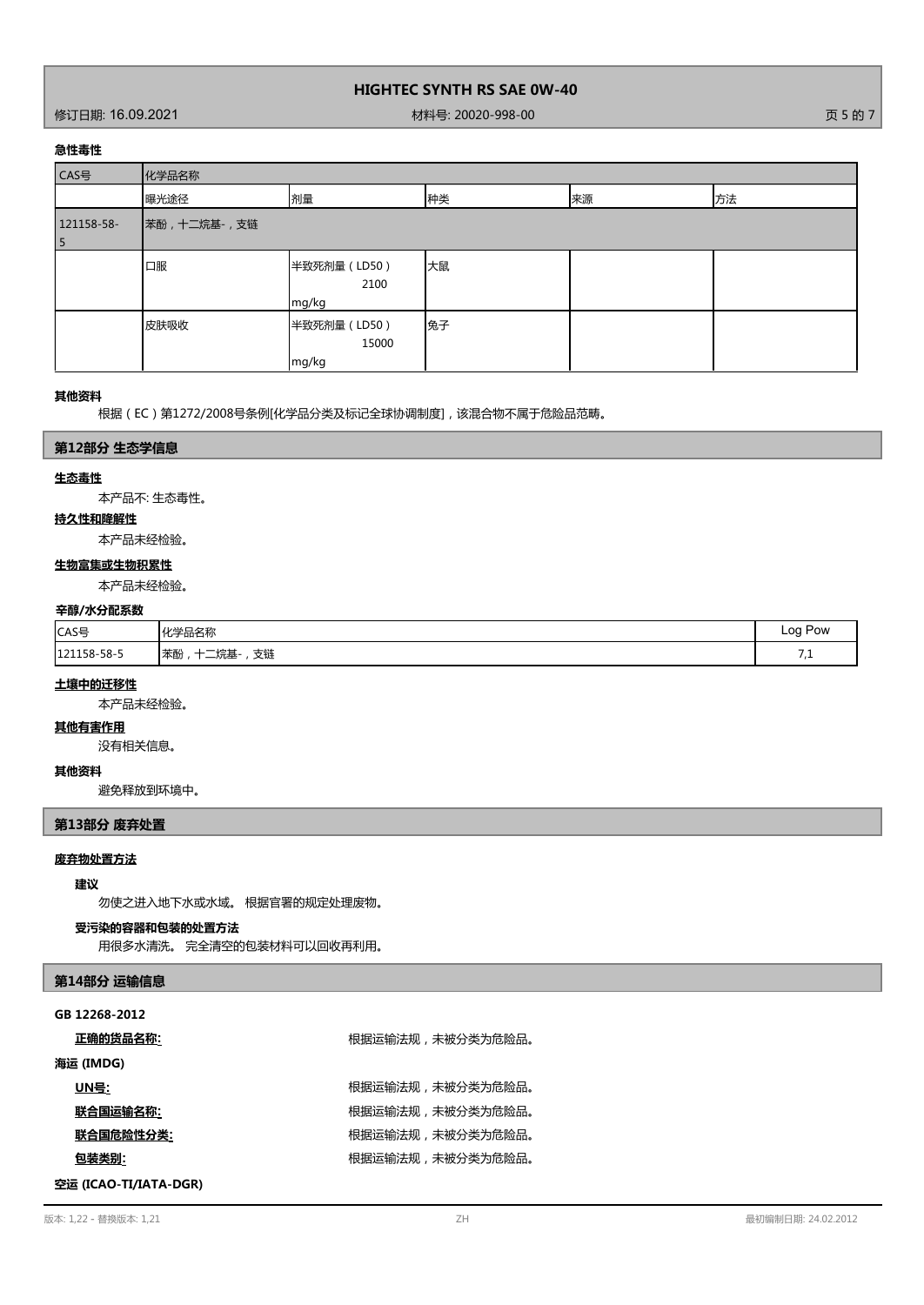| 修订日期: 16.09.2021 | 材料号: 20020-998-00 | 页6的7 |
|------------------|-------------------|------|
| <u> UN를:</u>     | 根据运输法规,未被分类为危险品。  |      |
| 联合国运输名称:         | 根据运输法规,未被分类为危险品。  |      |
| <u>联合国危险性分类:</u> | 根据运输法规,未被分类为危险品。  |      |
| 包装类别:            | 根据运输法规,未被分类为危险品。  |      |
| 对环境的危害           |                   |      |

对环境有害的物质: オンランド インタン あいしゃ 不

# **使用者特殊预防措施**

根据运输法规,未被分类为危险品。

# **大宗货物运输根据 MARPOL-公约 73/78 附录 II 和 IBC-Code**

根据运输法规,未被分类为危险品。

# **第15部分 法规信息**

# **化学品的安全、健康和环境条例**

### **额外提示**

根据欧盟准则或各国各自的法律本产品没有标示的义务。

### **国家的规章**

### **第16部分 其他信息**

### **变更**

此技术说明书与之前的版本有所变更,变更部分位于: 3,4,5,6,7,8,9,10,11,12,13,14.

### **缩略语和首字母缩写**

ADR: Accord européen sur le transport des marchandises dangereuses par Route (European Agreement concerning the International Carriage of Dangerous Goods by Road) IMDG: International Maritime Code for Dangerous Goods IATA: International Air Transport Association GHS: Globally Harmonized System of Classification and Labelling of Chemicals EINECS: European Inventory of Existing Commercial Chemical Substances ELINCS: European List of Notified Chemical Substances CAS: Chemical Abstracts Service LC50: Lethal concentration, 50% LD50: Lethal dose, 50% CLP: Classification, labelling and Packaging REACH: Registration, Evaluation and Authorization of Chemicals GHS: Globally Harmonised System of Classification, Labelling and Packaging of Chemicals UN: United Nations DNEL: Derived No Effect Level DMEL: Derived Minimal Effect Level PNEC: Predicted No Effect Concentration ATE: Acute toxicity estimate LL50: Lethal loading, 50% EL50: Effect loading, 50% EC50: Effective Concentration 50% ErC50: Effective Concentration 50%, growth rate NOEC: No Observed Effect Concentration BCF: Bio-concentration factor PBT: persistent, bioaccumulative, toxic vPvB: very persistent, very bioaccumulative RID: Regulations concerning the international carriage of dangerous goods by rail

ADN: European Agreement concerning the International Carriage of Dangerous Goods by Inland